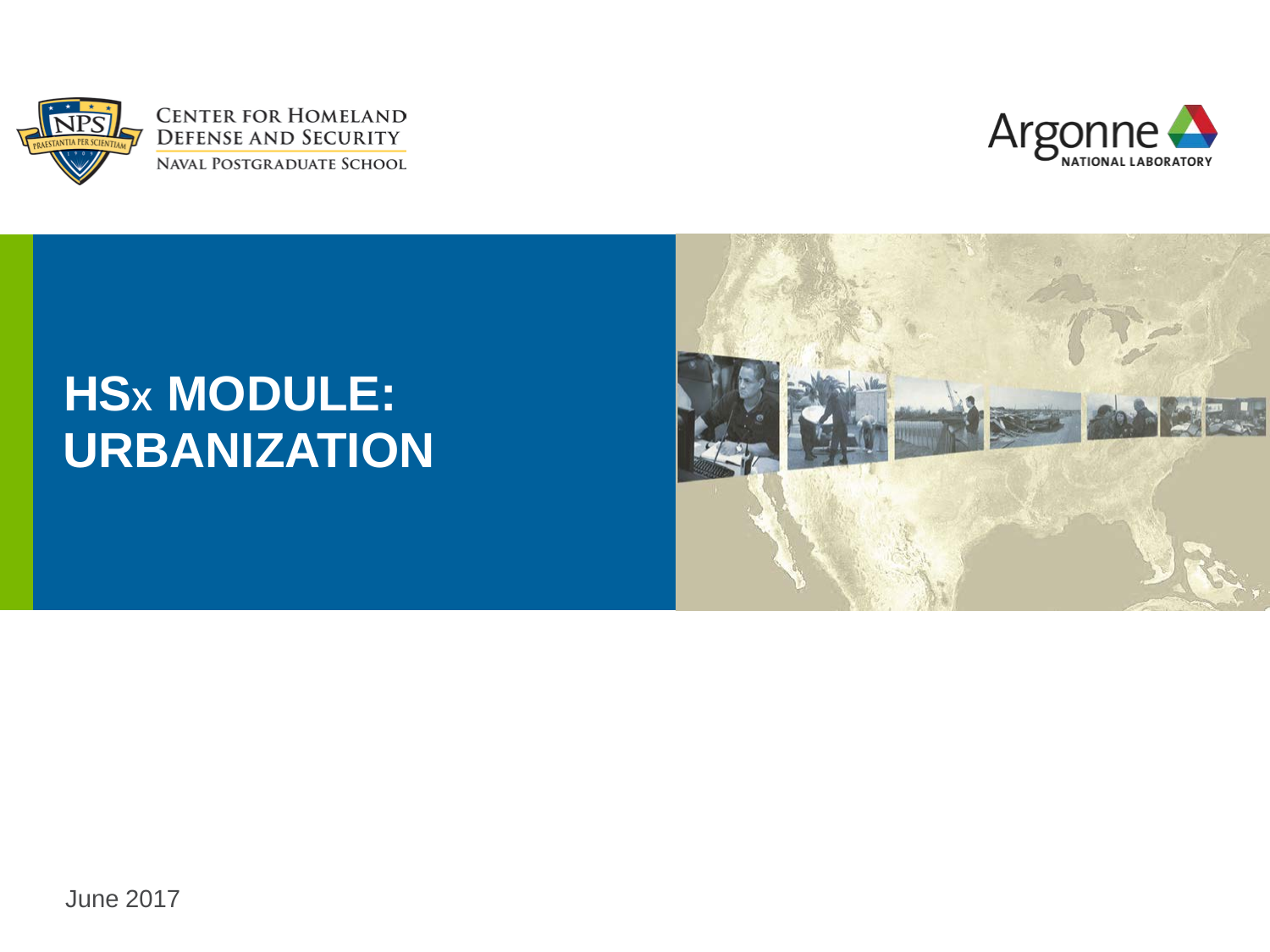### **CONTEXT**

- Urbanization can be defined as the general shift of populations towards urban and more densely populated areas from rural areas.
	- More than half of the world's population currently lives in towns or cities, and about two-thirds are expected to do so by 2050.
	- Megacities (more than 10 million people) will increase to 41 by 2030 (as of 2015 there were 29).
- **Increasing urban populations will affect a wide range of factors.** 
	- *Environmental concerns*: large cities near coastal areas vulnerable to flooding and sea-level rise due to global warming; air pollution; waste management; urban heat islands.
	- *Economic concerns*: limited employment opportunities can create increased friction, strain on social welfare institutions.
	- *Health concerns*: when cities cannot support the numbers, public health crisis
	- *Infrastructure concerns*: cities may not be able to find or spend necessary money to support the influx of people.
	- *Political concerns*: countries with limited employment opportunities can fuel violence/radicalization.



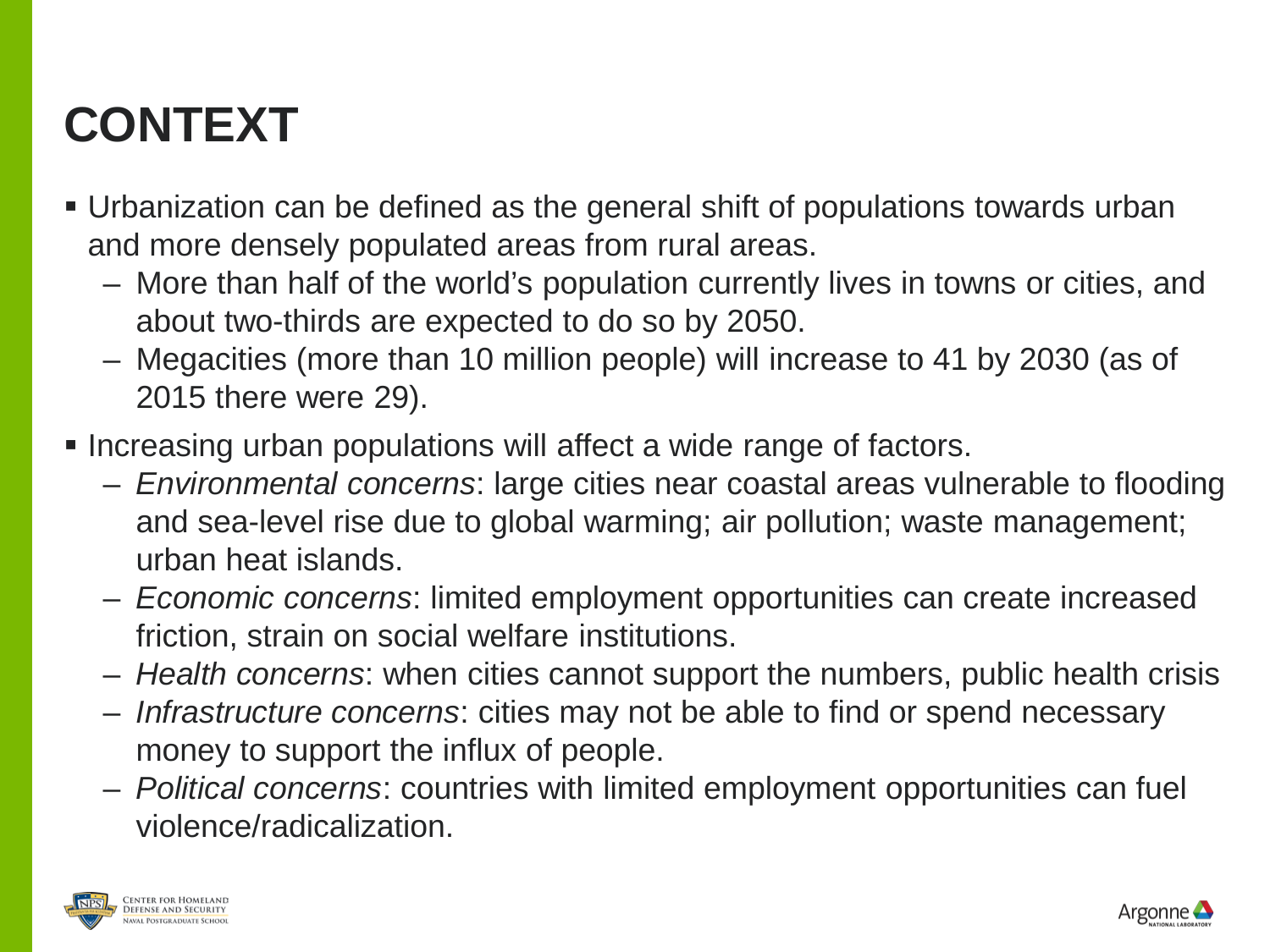## **CHINA'S EXPANDING URBANIZATION**

- China, looking to connect multiple cities in five urban areas, would be home to half a billion people by 2020.
	- Planning urban "clusters" to incorporate multiple cities and towns.
	- Almost 500 million rural Chinese people moved to cities in past 35 years.
	- New megacity Xiongan to be built near Beijing.
- **Beijing needs to address issues to prevent:** 
	- Worsening air quality due to industrial contamination.
	- Greater risk of public health outbreak.
		- Presence of highly pathogenic poultry viruses.
		- Increase of cancer, environmentally-induced illness.
	- Threat of rising sea levels.
		- Cities on coastal lands.
	- Transportation issues
	- Water shortages



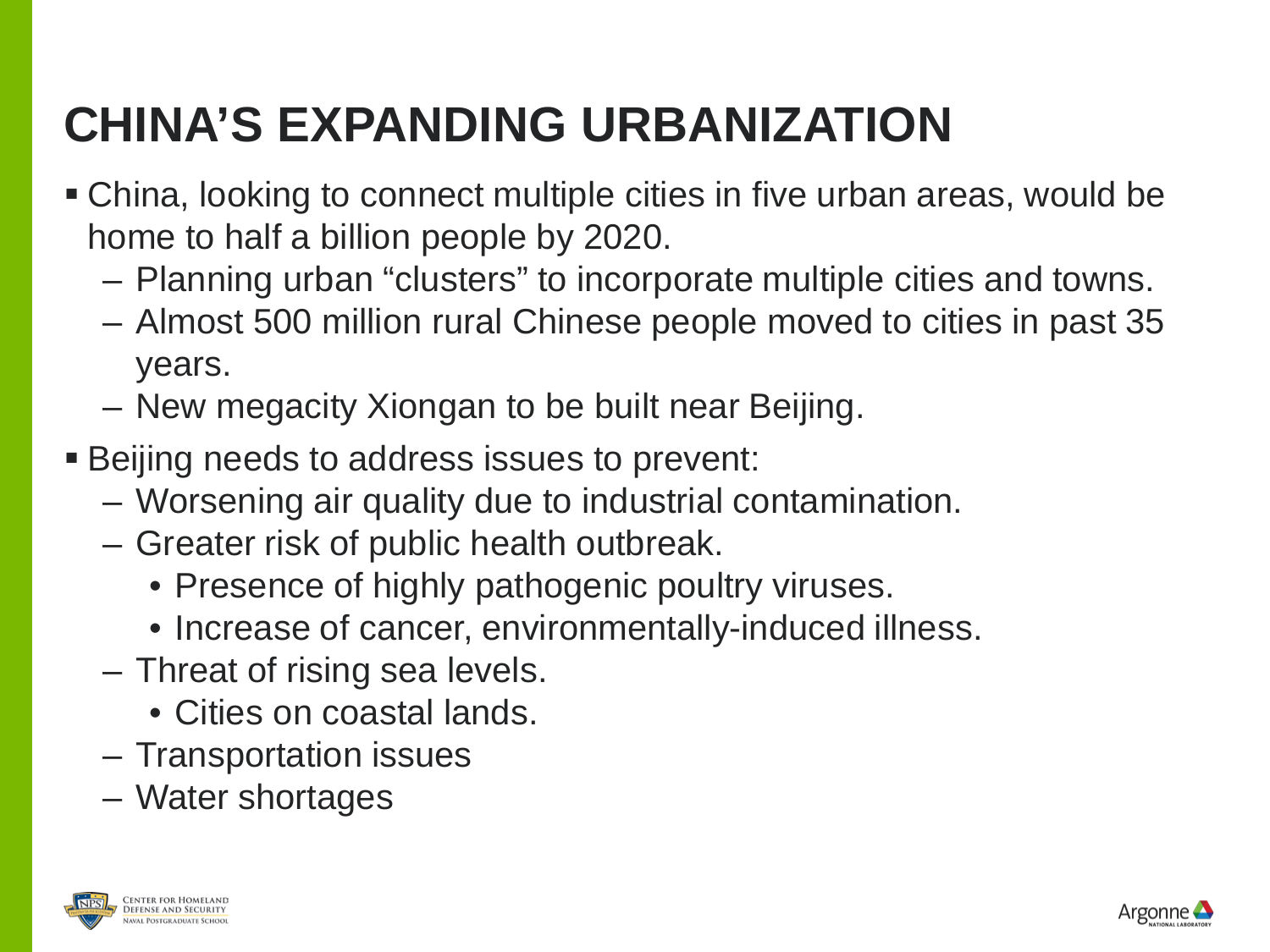## **UNEVEN URBANIZATION GROWTH PATTERN**

#### **Cities Booming in Asia and Africa, While European, Japanese, and American Megacity Populations Barely Growing**

- Asia and Africa will add 10 new megacities by 2030.
	- Delhi, India; Dhaka, Bangladesh; and Lagos, Nigeria projected to add 10 million each.
- Slower growth or population decreases in Japan, the Americas, and Europe
	- Tokyo and Osaka projected to be smaller in 2030;
	- London, Paris, New York projected to add only one million people.
- Increased rate of urbanization in developing countries could strain resources and sharpen societal inequalities.
	- Rather than being a method of reducing poverty, in some places increased urbanization could drive increased poverty.
	- Estimated 40 percent of urban expansion is taking place in slums, increasing rate of poverty, highlighting socioeconomic divisions, and increasing health risks.



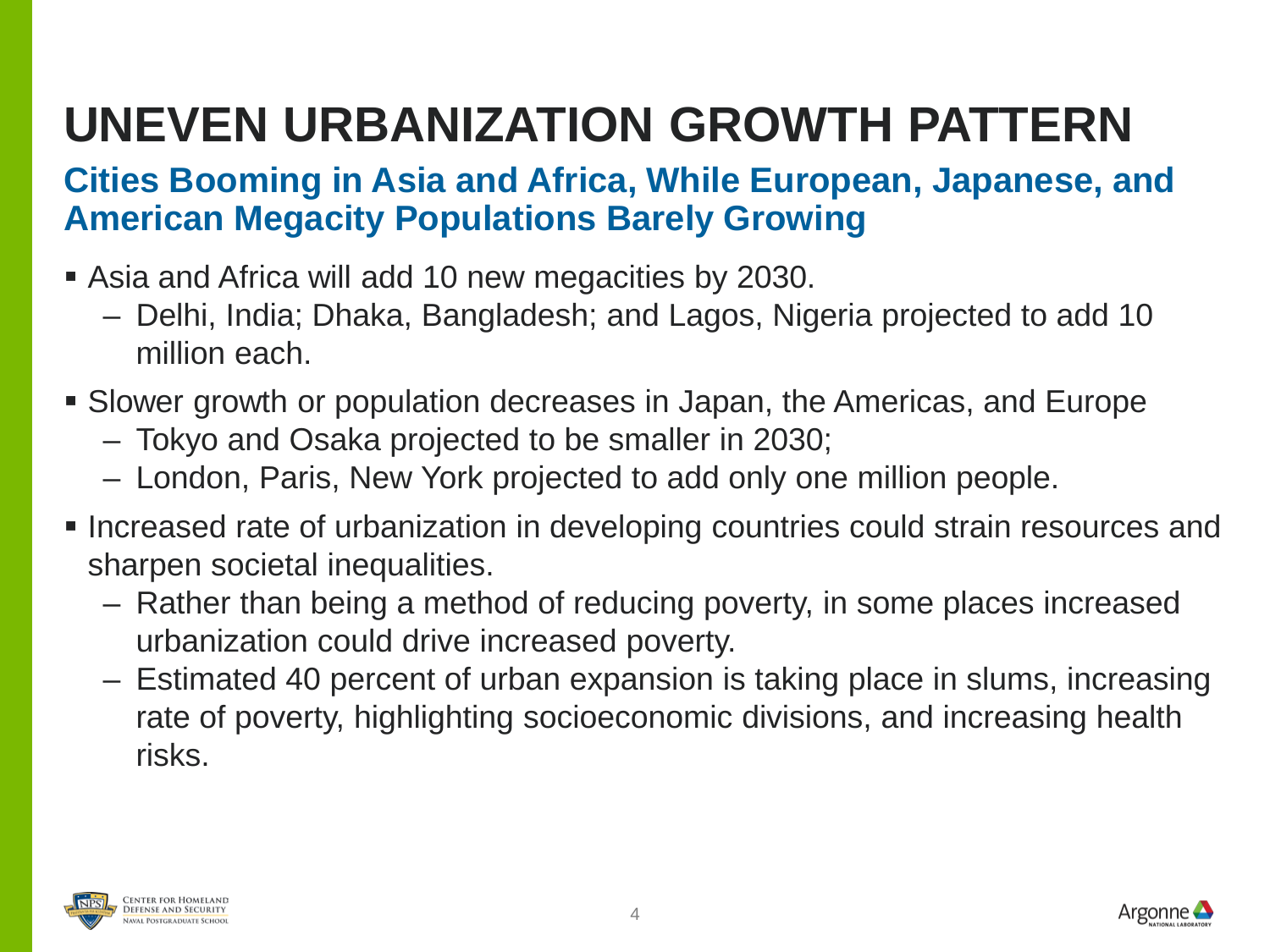### **ENVIRONMENTAL IMPLICATIONS**

#### **Coastal Population Growth Means Increasing Numbers Affected by Rising Sea Levels and Extreme Weather Events**

- Three-quarters of all major cities are along coastlines.
	- Additionally, the urbanization of these coastal areas is growing more rapidly than farther inland.
- Due to thermal expansion and melting of the world's ice, the sea level is rising.
	- With the sea level rising, proper planning techniques will become crucial to protecting these urbanized and important regions.
- More than a billion people living in coastal cities are vulnerable to severe flooding and extreme weather.
	- Events feed into fresh water shortages, refugee crises, and political instability.



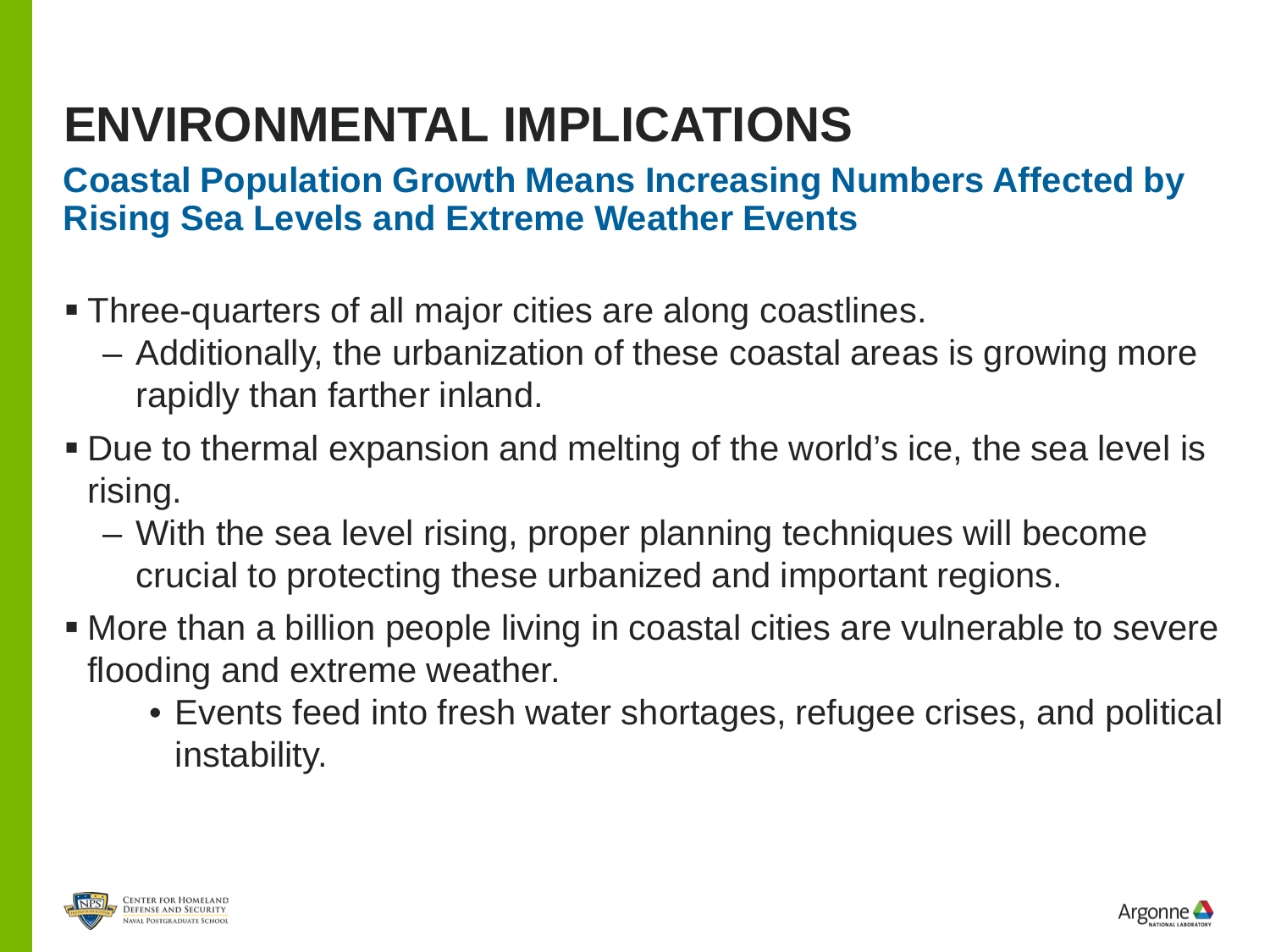# **ENVIRONMENTAL IMPLICATIONS (CONTINUED)**

#### **Air Pollution and Waste Management Require New Ideas for Mitigation**

- As regions continue to urbanize, pollution from industrialization and transportation tends to be rampant in these areas.
	- These regions tend to suffer from industrial and photochemical smog, which can cause lung problems.
	- Deteriorating air pollution results in higher illness rates, strained resources unable to treat new health issues.
- Sanitation and waste management problems require updated infrastructure and new ways of handling sanitation.
	- Poor sanitation leads to increased health concerns.



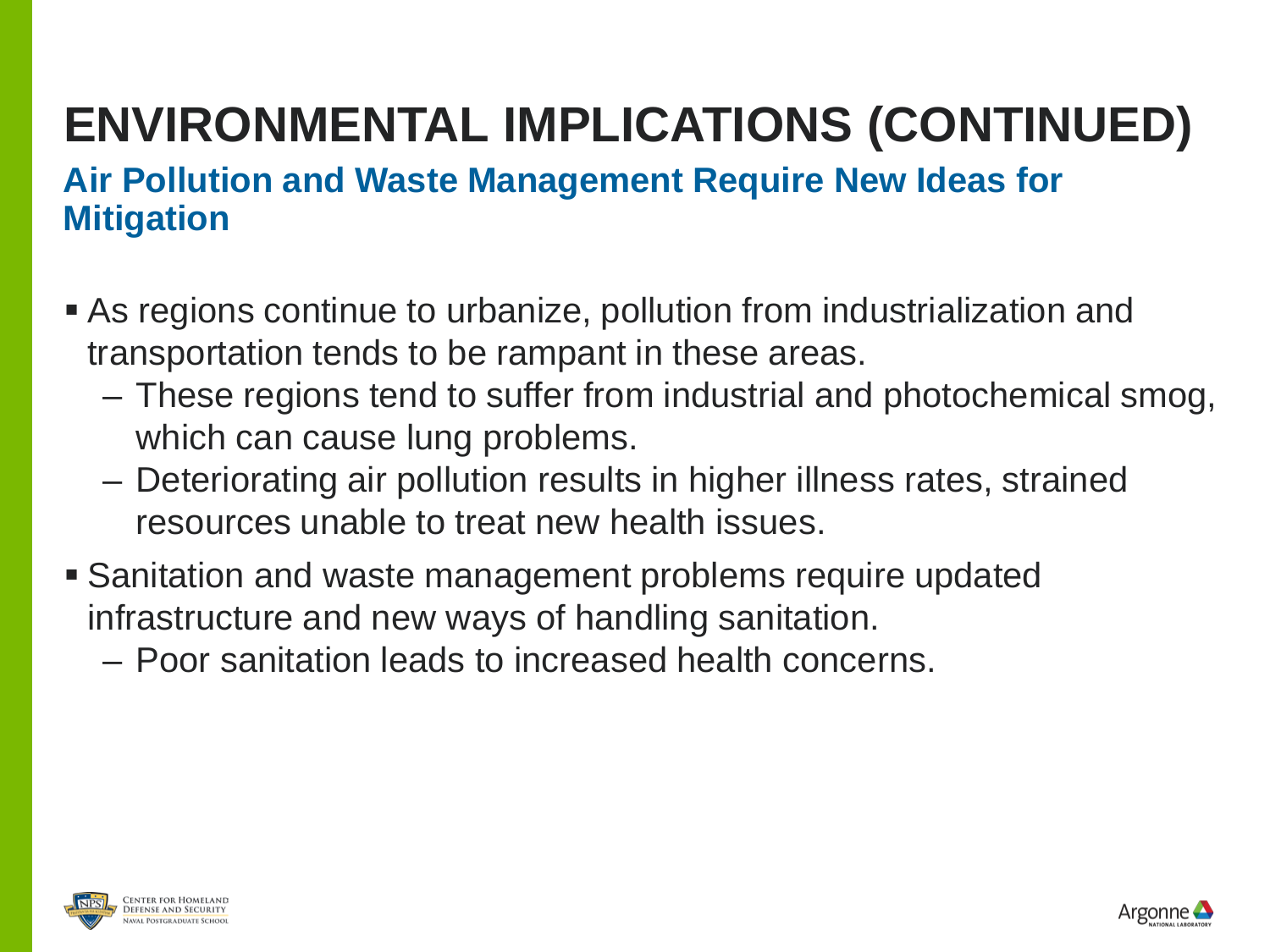### **ENVIRONMENTAL IMPLICATIONS (CONTINUED)**

**Urban Heat Islands Increase Need for Efficient Infrastructure**

- Temperatures in cities can be as much as 22°F higher than nearby rural regions.
	- Roof and pavement surface temperatures, which are often found in urbanized areas, can be 50-90°F hotter than air temperatures, while shaded areas of more rural settings tend to be around the same temperature as the air.
	- The increase in temperatures raises the energy consumption used to cool the city and can impact the vegetation and agriculture as well.
- Cities need to account for temperatures rising higher as more people move to the cities.
	- Will need to boost infrastructure.





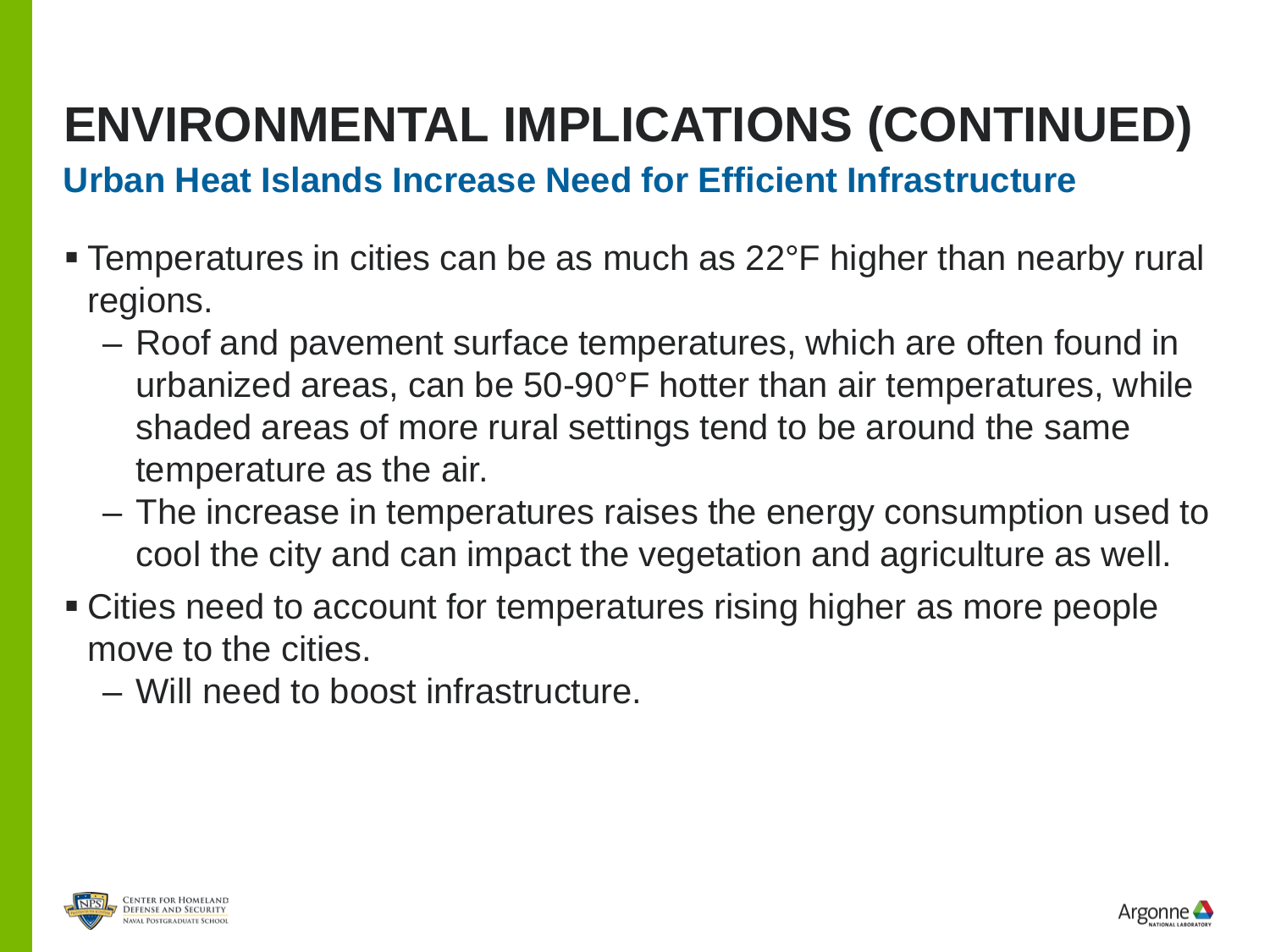### **ECONOMIC IMPLICATIONS**

### **Urbanization's Role in Reducing Poverty but also Potential for Social Friction**

- Countries with higher levels of urbanization tend to have significantly lower rates of poverty than countries with lower levels.
	- Over 80 percent of global GDP is produced in cities.
	- "Megaregions" are responsible for 66 percent of global economic activity and 85 percent of technological and scientific innovation.
- There might not always be enough jobs for everyone moving to the urban areas.
	- Especially true for urbanization in countries with "youth bulge".
	- Limited employment opportunities places strain on government ability to support/social services.
		- Scarce resources can lead to black market/illegal activity.
	- Can create wider divide between "haves" and "have nots".
		- Social friction can lead to political violence.



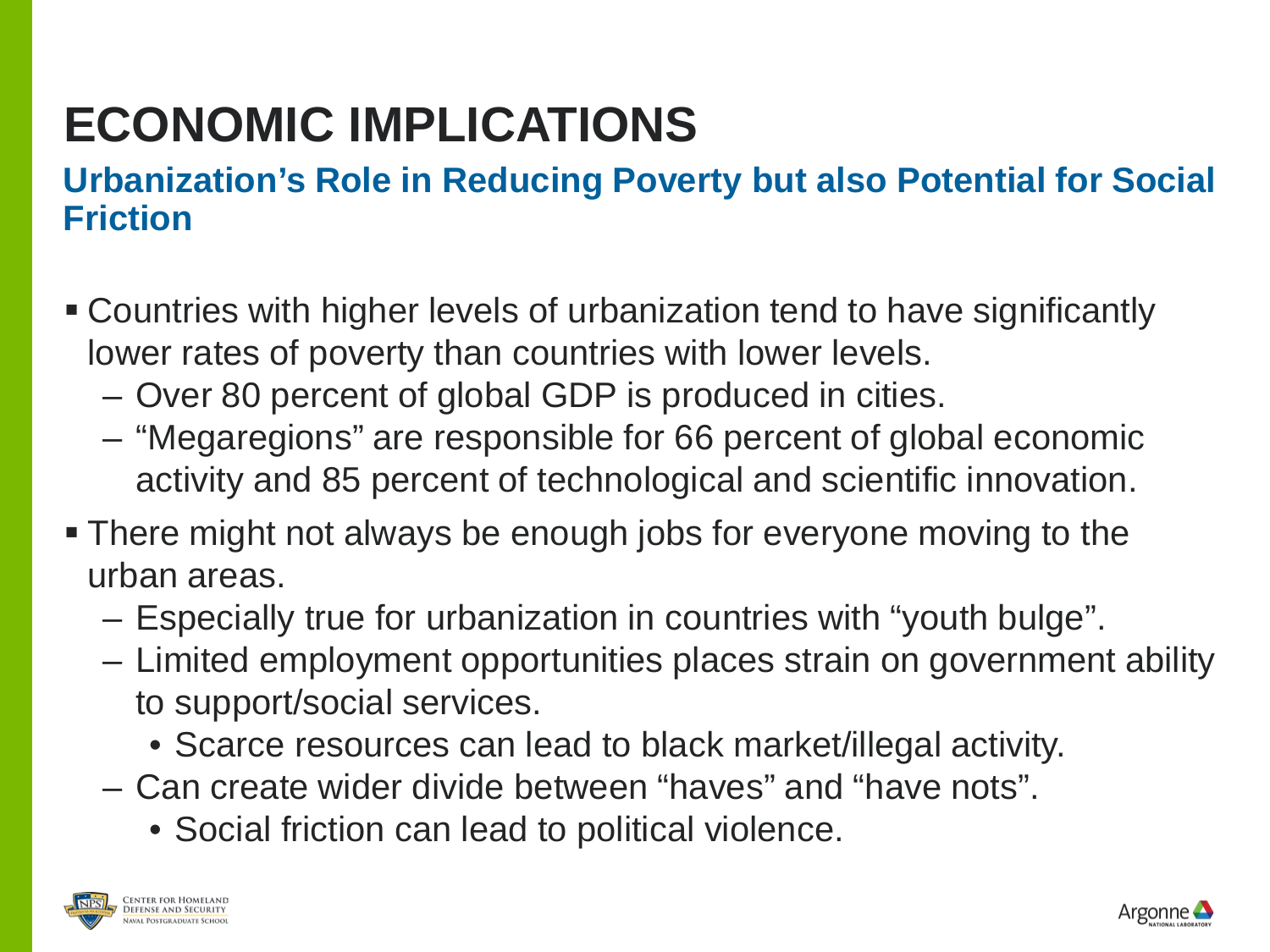### **HEALTH IMPLICATIONS**

### **Increased Urbanization Creates Some Health Benefits, But Mostly Challenges for the Future**

- Traditionally urban dwellers had benefits over rural counterparts.
	- Lower infant mortality rate
	- Better access to healthcare
	- More sanitary living conditions
- Rapid and unplanned urbanization creates worsening living conditions.
	- Almost 700 million city dwellers do not have adequate sanitation.
		- Increases risk of illness, worm infections, cholera, diarrhea
			- –Illness can spread quickly because of interconnected world and transmit outside slums and beyond.
	- Increased threat of food and water scarcity.
		- If supply cannot meet demand, can expect an increase in illness.



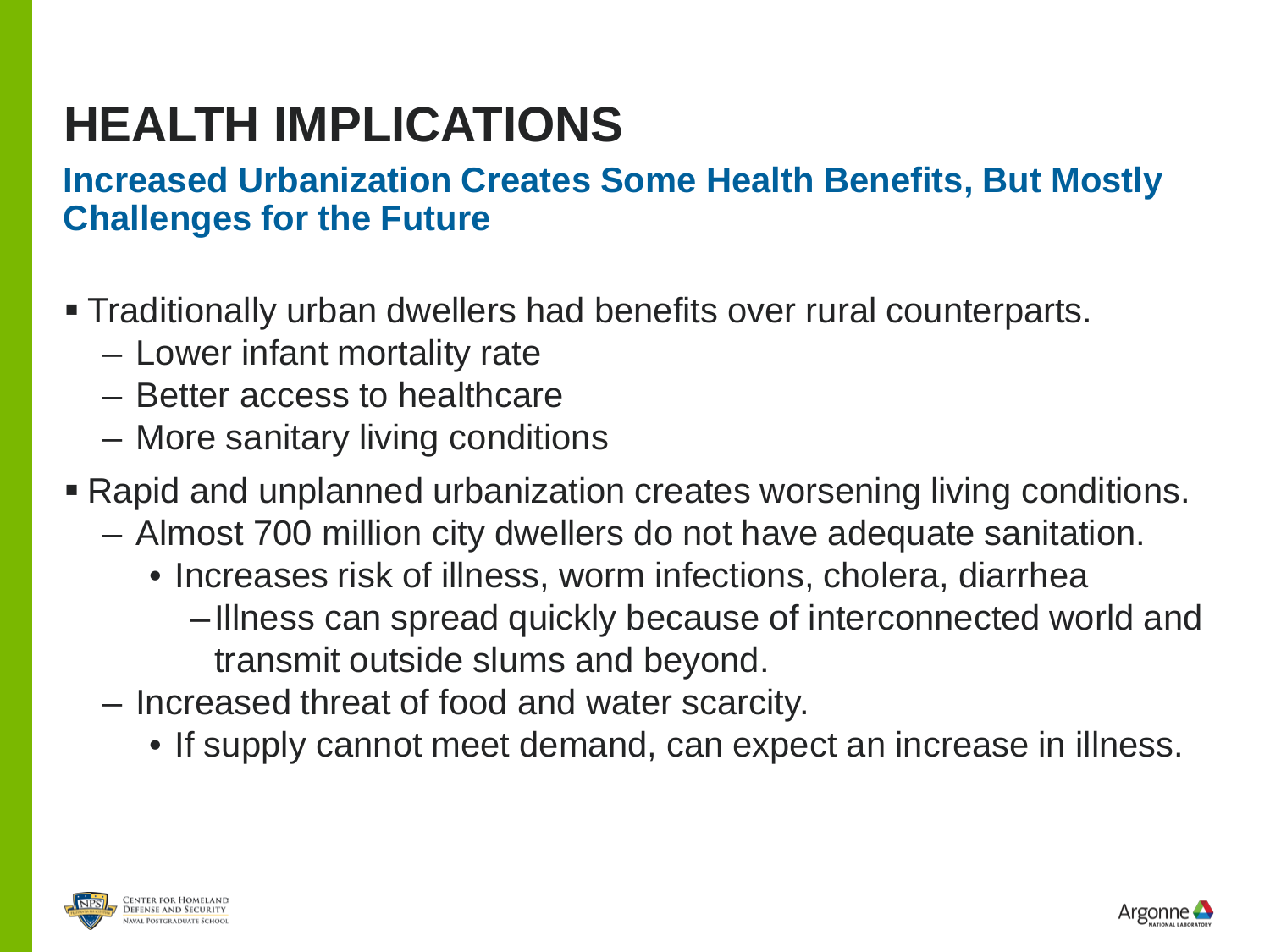## **INFRASTRUCTURE IMPLICATIONS**

### **Urbanization Requires Increased Infrastructure Development to Prevent Standard of Living Decline**

- Urbanized areas cover about two percent of the Earth's surface, but are responsible for 75 percent of the world's resource consumption.
- Urbanization can increase more efficient public infrastructure and services by concentrating population in easier to reach areas if proper planning and resources exist OR it can increase social stresses if it does not have the ability to deal with demands on infrastructure.
	- Massive infrastructure investment and spending will be necessary to combat wasting of resources and energy.
	- Can lead to political movements or violence if government does not have the capacity to deal with strains on infrastructure
- Need for increased energy, transportation, clean water and air, healthcare, food production infrastructure as numbers increase
- **Increase in number of households despite reduced household size** 
	- Will need to ensure enough adequate housing to prevent slums
	- High density population often creates housing price bubble and a lack of affordable housing.



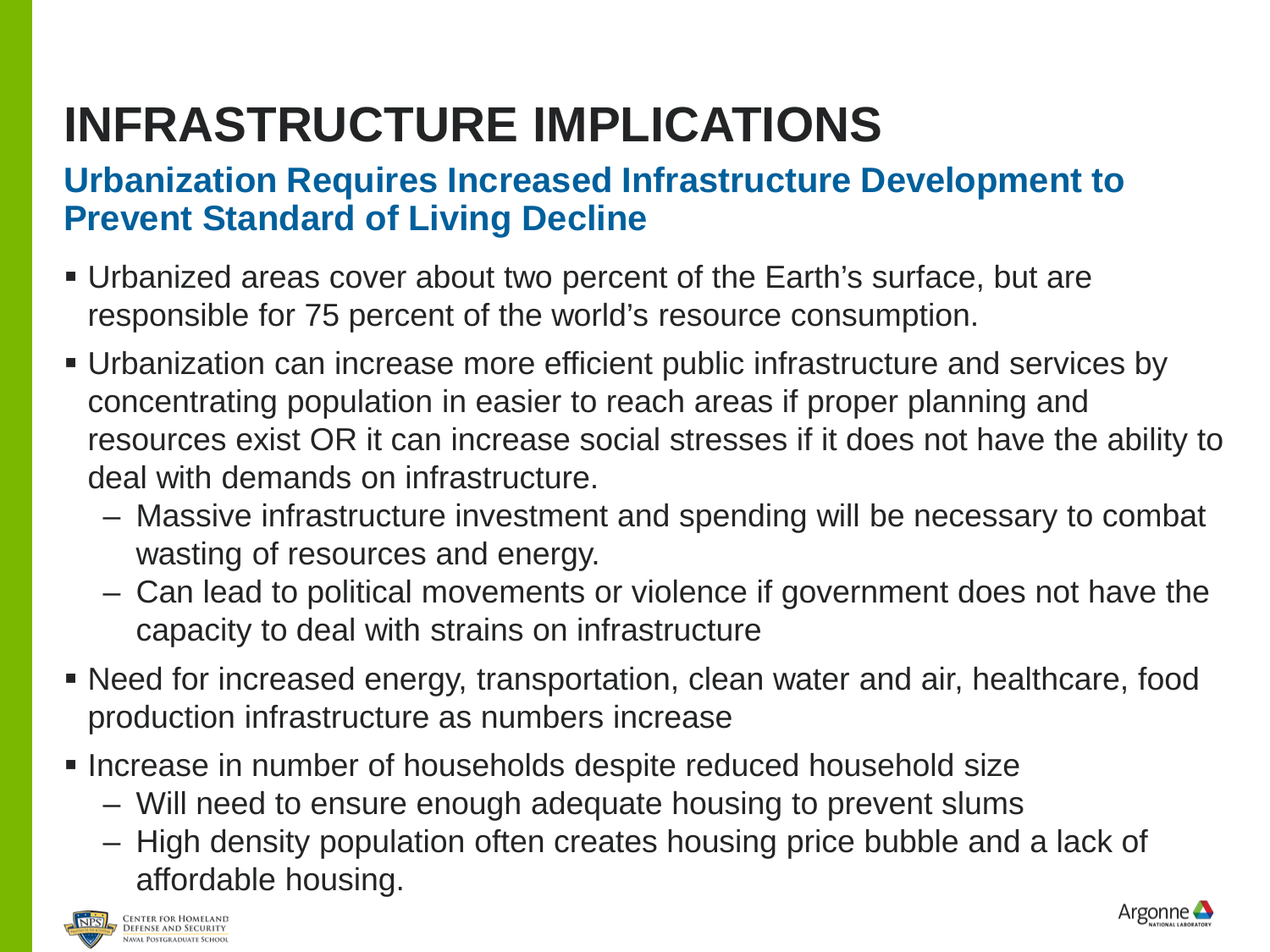### **POLITICAL IMPLICATIONS**

### **Increased Urbanization Can Highlight Inequalities, Raise Potential for Violence**

- Rapid, unplanned urbanization leads to increased social and political violence.
	- Heightened inequalities
	- Competition over resources
- Governments are unable to support ever increasing urban populations.
	- Increased strain on critical infrastructure, health care, education, and food supply.
- New urban dwellers move to cities expecting better life, when that doesn't happen it drives discontent.
- Power of governments is increasingly centralized in the cities.
	- *Benefit*: higher incentive to solve country's problems.
	- *Downside*: rural populations excluded from power, increasing potential for social/political movements.



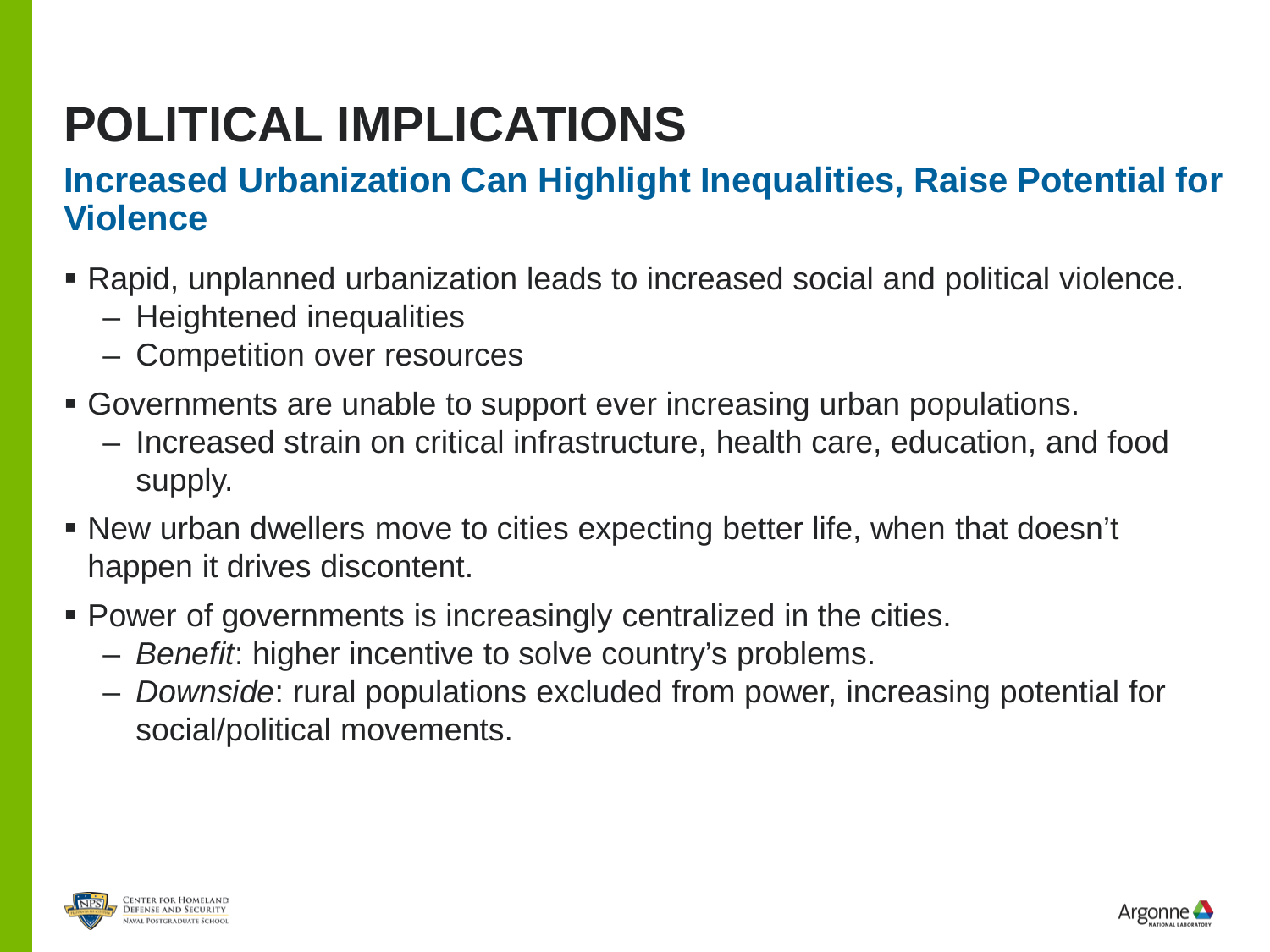## **CURRENT INITIATIVES**

- Address congested traffic patterns
	- Adding public transportation.
	- Investing in infrastructure development.
- **Energy conservation** 
	- Technology aids in more efficient use of energy.
	- Investing in additional sources of energy (e.g., solar).
- Air quality standards
	- Environmental Protection Agency and others are setting standards domestically and globally.
	- Bike share programs reduce emissions from vehicles.



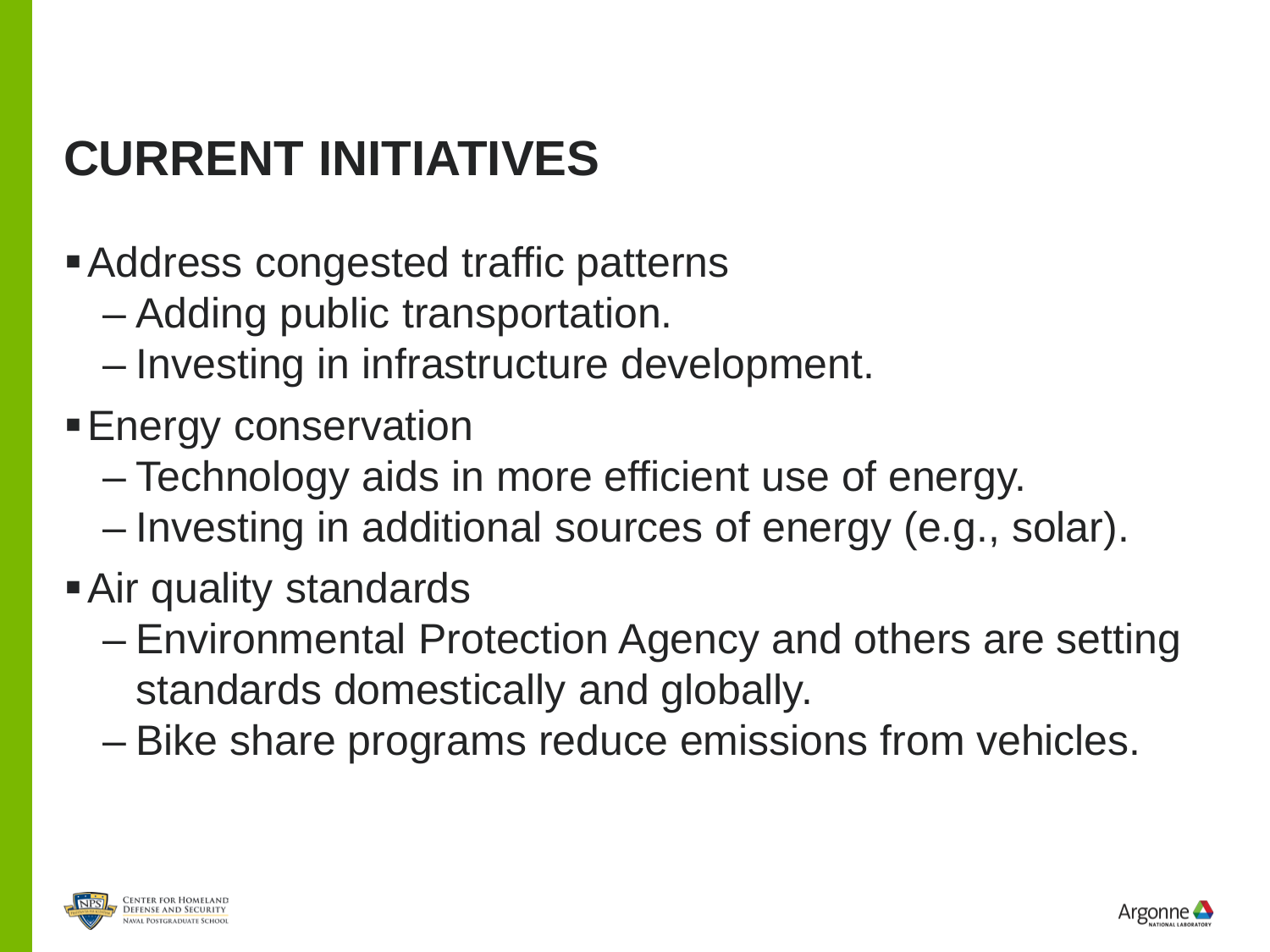### **RESOURCES**

The following resources provide further information on the topic:

 "Global Trends: Paradox of Progress," National Intelligence Council, January 2017. Web. March 2017.

https://www.dni.gov/files/images/globalTrends/documents/GT-Full-Report.pdf

- "The megacity state: The world's biggest cities shaping our future," Allianz Risk Pulse, November 2015. Web. March 2017. https://www.allianz.com/v\_1448643898000/media/press/document/Allianz\_Risk\_ Pulse Megacities 20151130-EN.pdf
- Wilson, Steve. "The risks of rapid urbanization in developing countries," Zurich Insurance Company. January 15, 2015. Web. March 2017. https://www.zurich.com/en/knowledge/articles/2015/01/the-risks-of-rapidurbanization-in-developing-countries

Additional research materials and information sources regarding this topic can be found in the associated *Literary & Scholastic Resource List*.



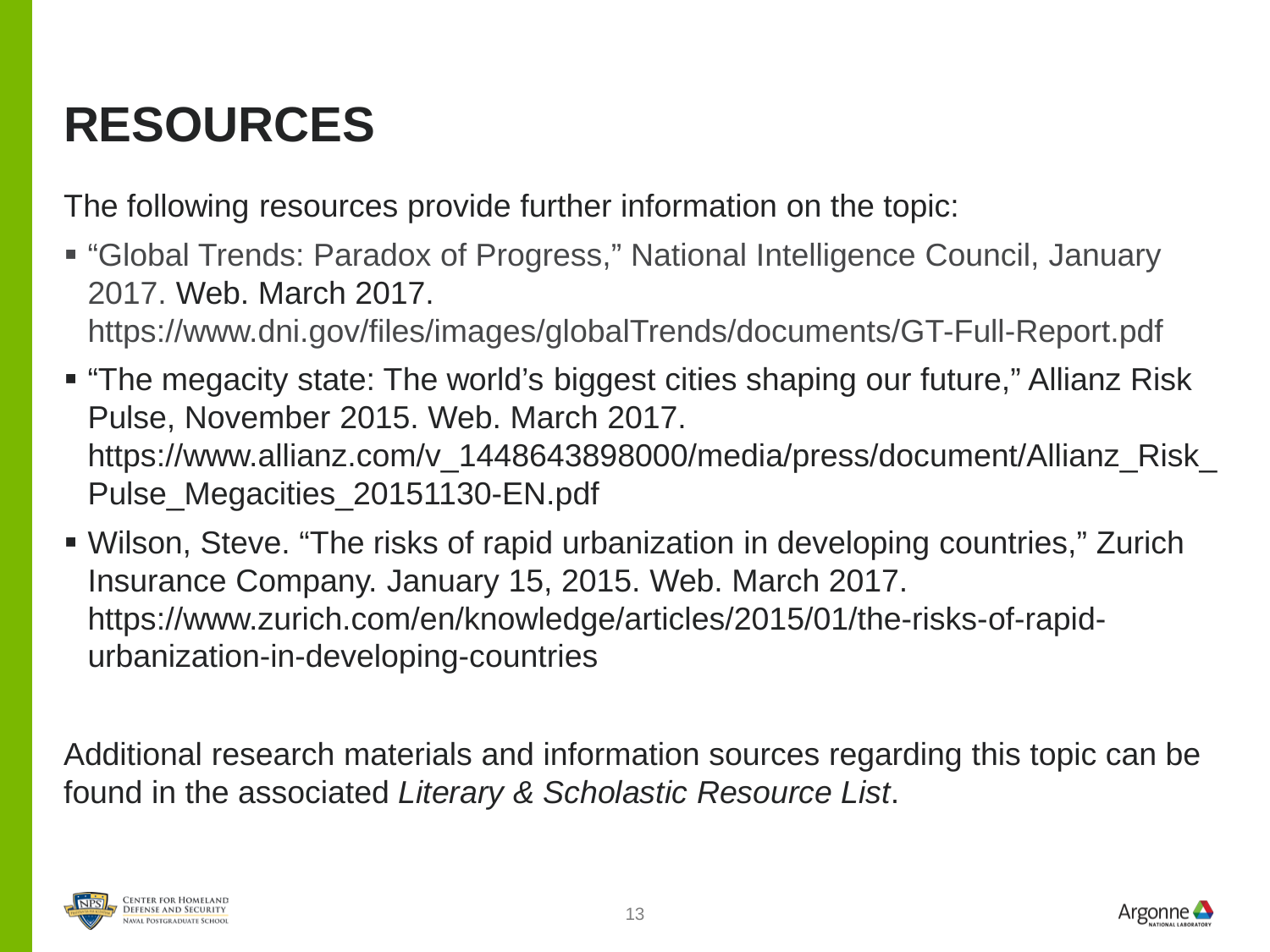



#### **Literary and Scholastic Resources – Urbanization**

#### **Date of information:** March 2017

**Overview:** While not exhaustive, the following resources provide a roadmap to understanding the concept of urbanization. These resources provide a base knowledge and a start for some of some of the key concepts and sectors of urbanization. With research constantly being completed, more data will become available.

**Module Resource Lists to Cross-Reference**: Major Economies Confront Shrinking Workforce, Challenges in Infrastructure Funding, Asymmetric Population Growth, Aging and Failing Infrastructure

#### **Organizations:**

- United Nations, Department of Economic and Social Affairs Population Division: According to the website, the Population Division plays an active role in the intergovernmental dialogue on population and development, producing updated demographic estimates and projects for all countries. More information can be found at<http://www.un.org/en/development/desa/population/>
- United Nations Human Settlements Program: According to the website, the program is working towards a better urban future. Its mission is to promote socially and environmentally sustainable human settlements and the achievement of adequate shelter for all. More information can be found a[t https://unhabitat.org/](https://unhabitat.org/)
- Environmental Protection Agency: The United States Environmental Protection Agency's mission is to protect human health and the environment. More information can be found at<https://www.epa.gov/>
- The World Bank: According to the World Bank's website, the organization has set two main goals for the world to achieve by 2030. The first goal is to end extreme poverty by decreasing the percentage of people living on less than \$1.90 a day to no more than 3%. The second goal is to promote shared prosperity by fostering the income growth of the bottom 40% for every country. More information can be found at <http://www.worldbank.org/>

#### **Recent Publications and Journal Articles:**

- Story of cities #future: what will our growing megacities look like?: This article discusses different characteristics that cities of the future could adopt in order to adapt to changing environment, increasing waste, and evolving technology. It highlights that the most likely outcome is that cities could continue as they are without major changes or become deserted.
	- o *Citation:* Anderson, Darran. "Story of cities #future: what will our growing megacities look like?," The Guardian. May 26, 2016. Web. March 2017. [https://www.theguardian.com/cities/2016/may/26/story-cities-future-growing-megacities-waste](https://www.theguardian.com/cities/2016/may/26/story-cities-future-growing-megacities-waste-floating-smart)[floating-smart](https://www.theguardian.com/cities/2016/may/26/story-cities-future-growing-megacities-waste-floating-smart)
- The risks of rapid urbanization in developing countries: This article highlights four primary challenges when dealing with rapid urbanization: infrastructure, health, climate change, and social instability. It notes that infrastructure is key to quality of life, and governments may not be able to keep up with growing urbanization. It highlights that, whereas in the  $20<sup>th</sup>$  century urban dwellers were healthier and had better living conditions than rural residents had, this may no longer be the case, particularly in developing countries. Rising sea levels likely will affect cities, which may or may not have the necessary infrastructure to handle that and more frequent extreme weather events. Finally, it notes that rapid urbanization can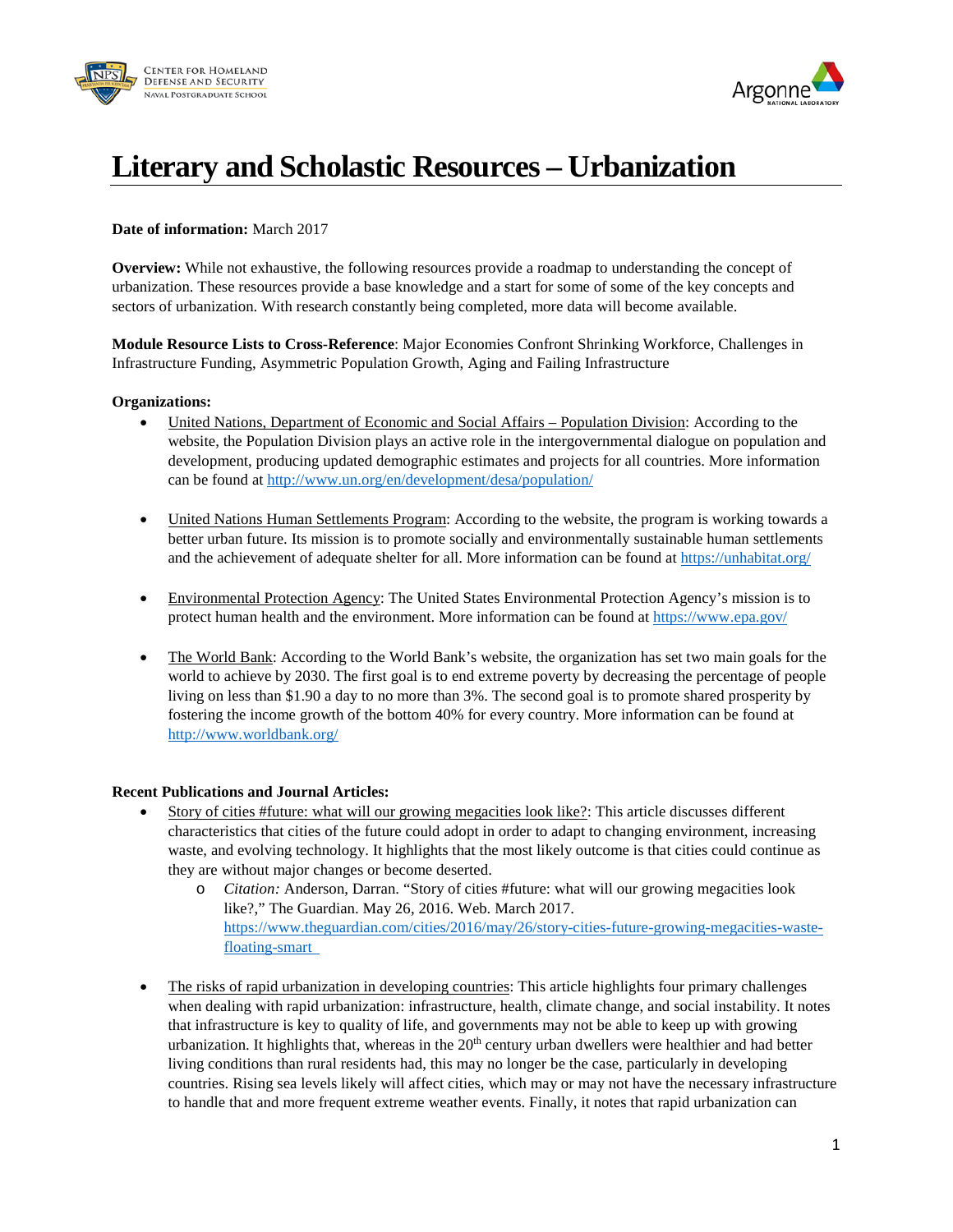



prevent people from getting out of poverty and can increase the likelihood of violence and social unrest due to inequalities.

- o *Citation*: Wilson, Steve. "The risks of rapid urbanization in developing countries," Zurich Insurance Company, January 15, 2015. Web. March 2017. [https://www.zurich.com/en/knowledge/articles/2015/01/the-risks-of-rapid-urbanization-in](https://www.zurich.com/en/knowledge/articles/2015/01/the-risks-of-rapid-urbanization-in-developing-countries)[developing-countries](https://www.zurich.com/en/knowledge/articles/2015/01/the-risks-of-rapid-urbanization-in-developing-countries)
- The megacity state: The world's biggest cities shaping our future: This report lays out the future of megacities (cities with populations more than 10 million people) and discusses the opportunities and risks associated with expanding metropolitan areas, including China's efforts to connect multiple cities into even larger gigacities (over 50 million residents). It also notes the difference in rate of growth within African and Asian cities versus cities in the developed world.
	- o *Citation:* "The megacity state: The world's biggest cities shaping our future," Allianz Risk Pulse. November 2015. Web. March 2017. [https://www.allianz.com/v\\_1448643898000/media/press/document/Allianz\\_Risk\\_Pulse\\_Megaciti](https://www.allianz.com/v_1448643898000/media/press/document/Allianz_Risk_Pulse_Megacities_20151130-EN.pdf) [es\\_20151130-EN.pdf](https://www.allianz.com/v_1448643898000/media/press/document/Allianz_Risk_Pulse_Megacities_20151130-EN.pdf)
- Global Trends: Paradox of Progress: This report from the National Intelligence Council lays out the drivers of global trends over the next twenty years. It breaks down the information by subject matter and by region. It highlights the fact that an increasing percentage of the world's population live in cities and addresses all of the demographic, social, political, economic, and environmental issues that increasing urbanization will cause.
	- o *Citation*: "Global Trends: Paradox of Progress," National Intelligence Council. January 2017. Web. March 2017[. https://www.dni.gov/files/images/globalTrends/documents/GT-Full-Report.pdf](https://www.dni.gov/files/images/globalTrends/documents/GT-Full-Report.pdf)
- Future Coastal Population Growth and Exposure to Sea-Level Rise and Coastal Flooding A Global Assessment: The authors in this article discuss the global patterns of urbanization and development near coastal regions. The group then uses a series of modelling tools to forecast the outcome and effects that future coastal flooding may have on these regions.
	- o *Citation*: Neumann, B., Nicholls, R.J., Vafeidis, A.T., & Zimmermann, J. "Future Coastal Population Growth and Exposure to Sea-Level Rise and Coastal Flooding – A Global Assessment." PLoS One (2015 March 11). Web. March 2017. <https://www.ncbi.nlm.nih.gov/pmc/articles/PMC4367969/>
- Rising Seas: Tim Folger initially describes tales from Hurricane Sandy, but then switches his focus to global sea rise, the way certain countries are mitigating for sea rise, and what can potentially be done in the United States to combat the same issue.
	- o *Citation*: Folger, Tim. "Rising Seas." National Geographic (2013 September). Web. March 2017. <http://www.nationalgeographic.com/magazine/2013/09/rising-seas-coastal-impact-climate-change/>
- Difference Between Industrial Smog & Photochemical Smog: Samantha K. Harvey, a Senior Science Writer at NASA's Jet Propulsion Laboratory explains the differences and effects of industrial versus photochemical smog.
	- o *Citation:* Harvey, Samantha K. "Difference Between Industrial Smog & Photochemical Smog." Seattle Post-Intelligencer. Web. March 2017. [http://education.seattlepi.com/difference-between](http://education.seattlepi.com/difference-between-industrial-smog-photochemical-smog-4955.html)[industrial-smog-photochemical-smog-4955.html](http://education.seattlepi.com/difference-between-industrial-smog-photochemical-smog-4955.html)
- Urbanization and Air Pollution: Then and Now: David D. Parrish, of the Cooperative Institute for Research in Environmental Sciences at the University of Colorado-Boulder, discusses the impact that urbanization had on air pollution of cities. After analyzing decades of air pollution and air quality index changes, he confirms that the air quality mitigation can be done, however it needs to improve greatly.